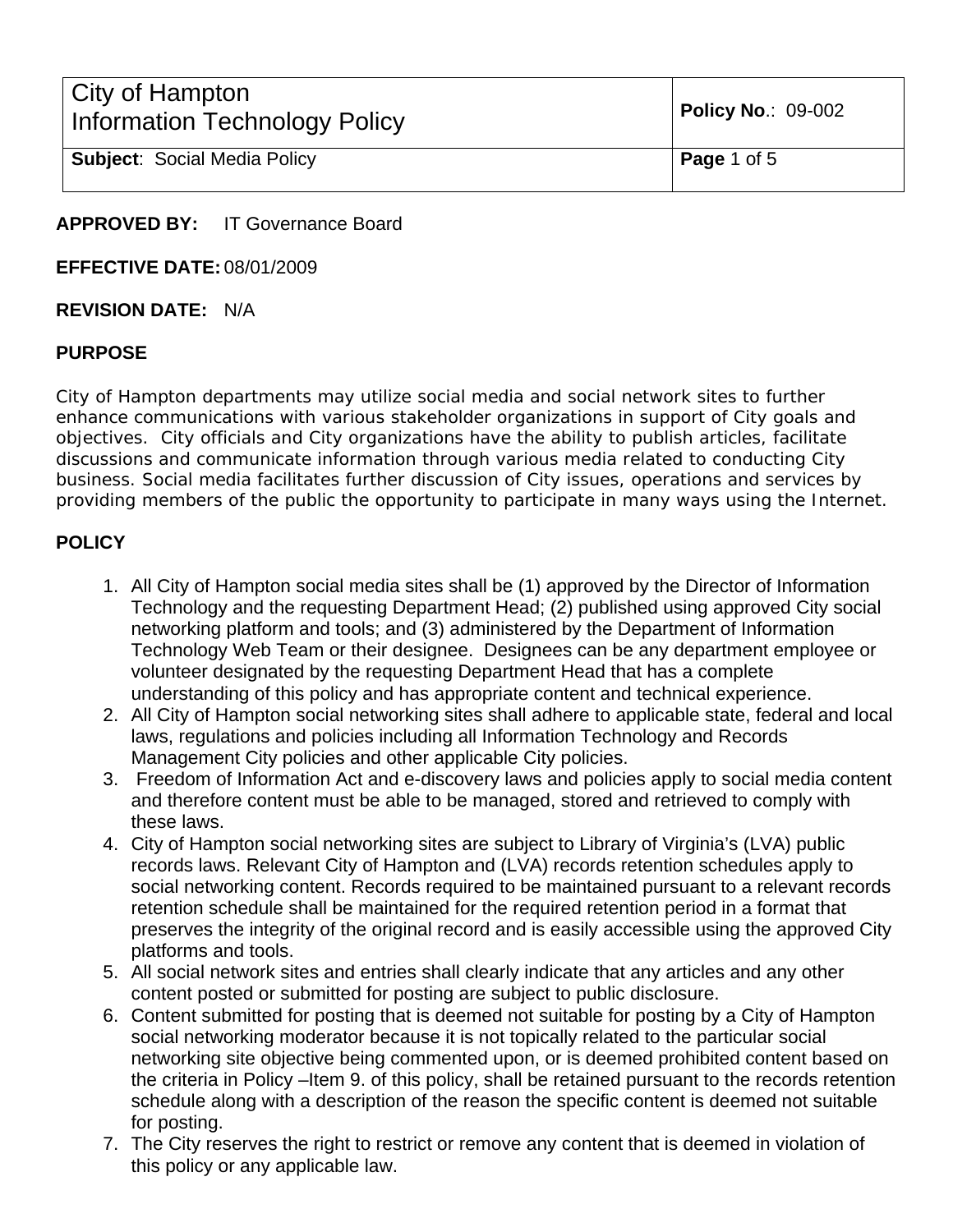| City of Hampton<br><b>Information Technology Policy</b> | <b>Policy No.: 09-002</b> |
|---------------------------------------------------------|---------------------------|
| <b>Subject: Social Media Policy</b>                     | <b>Page</b> 2 of 5        |

- 8. Each City of Hampton social networking site shall include an introductory statement which clearly specifies the purpose and topical scope of the blog and social network site. Where possible, social networking sites should link back to the official City of Hampton Internet site for forms, documents and other information.
- 9. City of Hampton social networking content and comments containing any of the following forms of content shall not be allowed for posting:
	- a. Comments not topically related to the particular site or blog article being commented upon;
	- b. Profane language or content;
	- c. Content that promotes, fosters, or perpetuates discrimination on the basis of race, creed, color, age, religion, gender, marital status, status with regard to public assistance, national origin, physical or mental disability or sexual orientation;
	- d. Sexual content or links to sexual content;
	- e. Solicitations of commerce;
	- f. Conduct or encouragement of illegal activity;
	- g. Information that may tend to compromise the safety or security of the public or public systems; or
	- h. Content that violates a legal ownership interest of any other party
- 10. All City social networking moderators shall be trained regarding the terms of this City of Hampton policy, including their responsibilities to review content submitted for posting to ensure compliance with the policy.
- 11. All social networking sites shall clearly indicate they are maintained by the City of Hampton and shall have City of Hampton contact information prominently displayed.
- 12. Where appropriate, City IT security policies shall apply to all social networking sites and articles.
- 13. Employees representing the City government via social media outlets must conduct themselves at all times as a representative of the City and in accordance with all human resource policies. See Attachment C–Employee Guidance for Participating in Social Networking.
- 14. Employees found in violation of this policy may be subject to disciplinary action, up to and including termination of employment.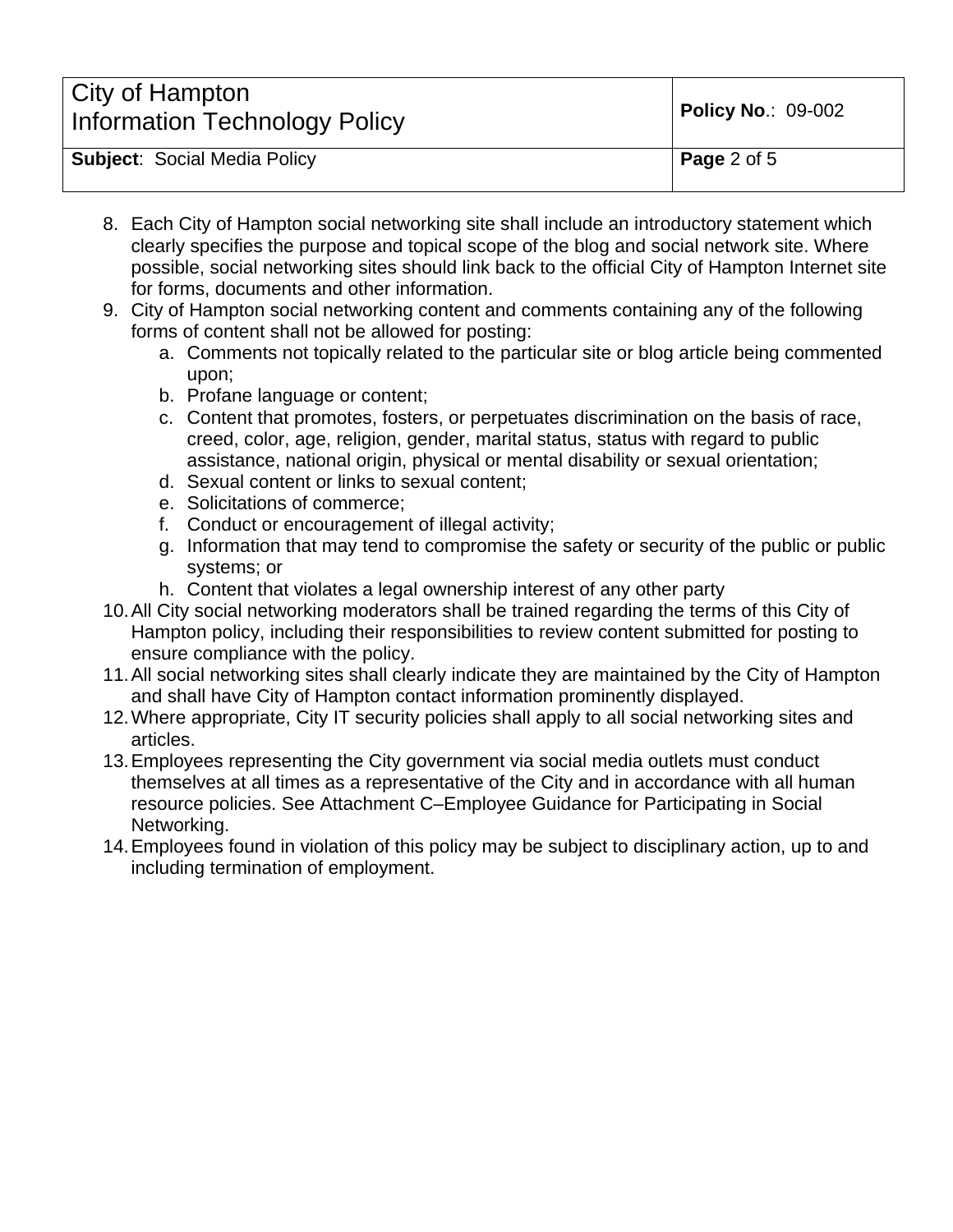| City of Hampton<br><b>Information Technology Policy</b> | <b>Policy No.: 09-002</b> |
|---------------------------------------------------------|---------------------------|
| <b>Subject: Social Media Policy</b>                     | <b>Page</b> 3 of 5        |

## **ATTACHMENT A. Definitions**

For the purpose of this City of Hampton Social Media Policy, the following terms are defined as provided below:

- 1. Social Media: Social media is content created by individuals using accessible and scalable technologies through the Internet. Examples of social media include Facebook, blogs, MySpace, RSS, UTube, Second Life, Twitter, LinkedIn, Delicious, Flicker, etc.
- 2. Blog: (an abridgment of the term web log) is a City of Hampton website with regular entries of commentary, descriptions of events, or other material such as graphics or video.
- 3. City of Hampton author: An authorized City of Hampton official that creates and is responsible for posted articles and information on social media sites (see article below).
- 4. Article: An original posting of content to a City of Hampton social media site by a City of Hampton author.
- 5. Commenter: A City of Hampton official or member of the public who submits a comment for posting in response to the content of a particular City of Hampton article or social media content.
- 6. Comment: A response to a City of Hampton article or social media content submitted by a commenter.
- 7. City of Hampton moderator: An authorized City of Hampton official, who reviews, authorizes and allows content submitted by City of Hampton authors and public commentators to be posted to a City of Hampton social media sites.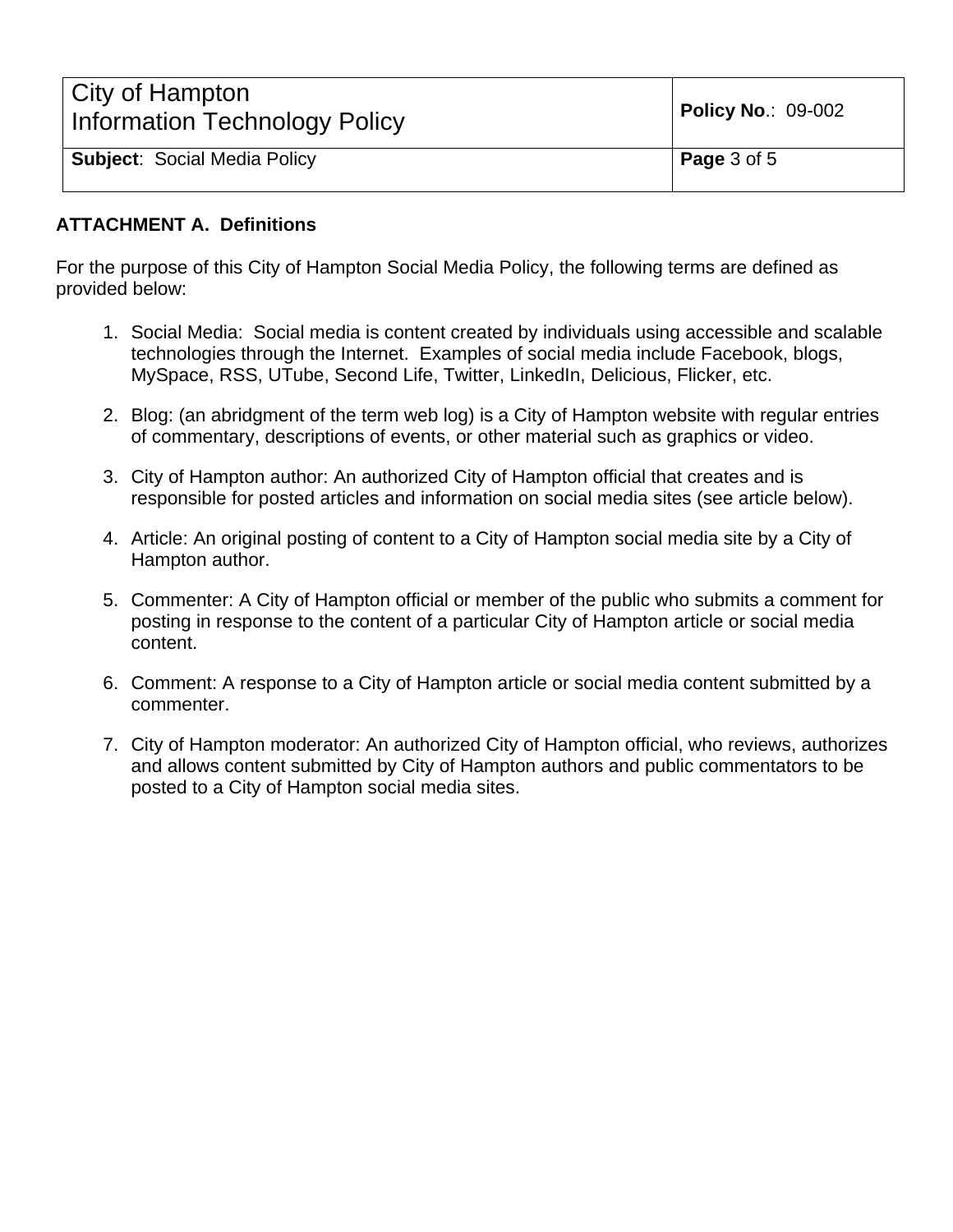| City of Hampton<br><b>Information Technology Policy</b> | <b>Policy No.: 09-002</b> |
|---------------------------------------------------------|---------------------------|
| <b>Subject: Social Media Policy</b>                     | Page 4 of 5               |

## **ATTACHMENT B. Blog Standards**

Comments submitted by members of the public must be directly related to the content of the articles. Submission of comments by members of the public constitutes participation in a limited public forum. City of Hampton blog moderators shall allow comments that are topically related to the particular article being commented and thus within the purpose of the limited public forum, with the exception of the prohibited content listed in Policy - General - Section 9 above.

Author and Commenter Identification

- 1. All City of Hampton blog authors and public commentators shall be clearly identified. Anonymous blog postings shall not be allowed.
- 2. Enrollment of public commentators shall be accompanied by valid contact information, including a name, address, and email address.

Ownership and Moderation

- 1. The content of each City of Hampton blog shall be owned by and the sole responsibility of the department producing and using the blog.
- 2. Documents and articles submitted to a City of Hampton blog shall be moderated by an authorized and trained blog moderator.

Blog Comments & Responses

- 1. All blog articles and comments shall be reviewed and approved by an authorized blog moderator before posting on a City of Hampton blog.
- 2. All blog articles and comments submitted for posting with attached content shall be scanned using antivirus technology prior to posting.
- 3. The linked content of embedded hyperlinks within any City of Hampton blog articles or blog comments submitted for posting shall be evaluated prior to posting. Any posted hyperlinks shall be accompanied by a disclaimer stating that the City of Hampton guarantees neither the authenticity, accuracy, appropriateness nor security of the link, web site or content linked thereto.